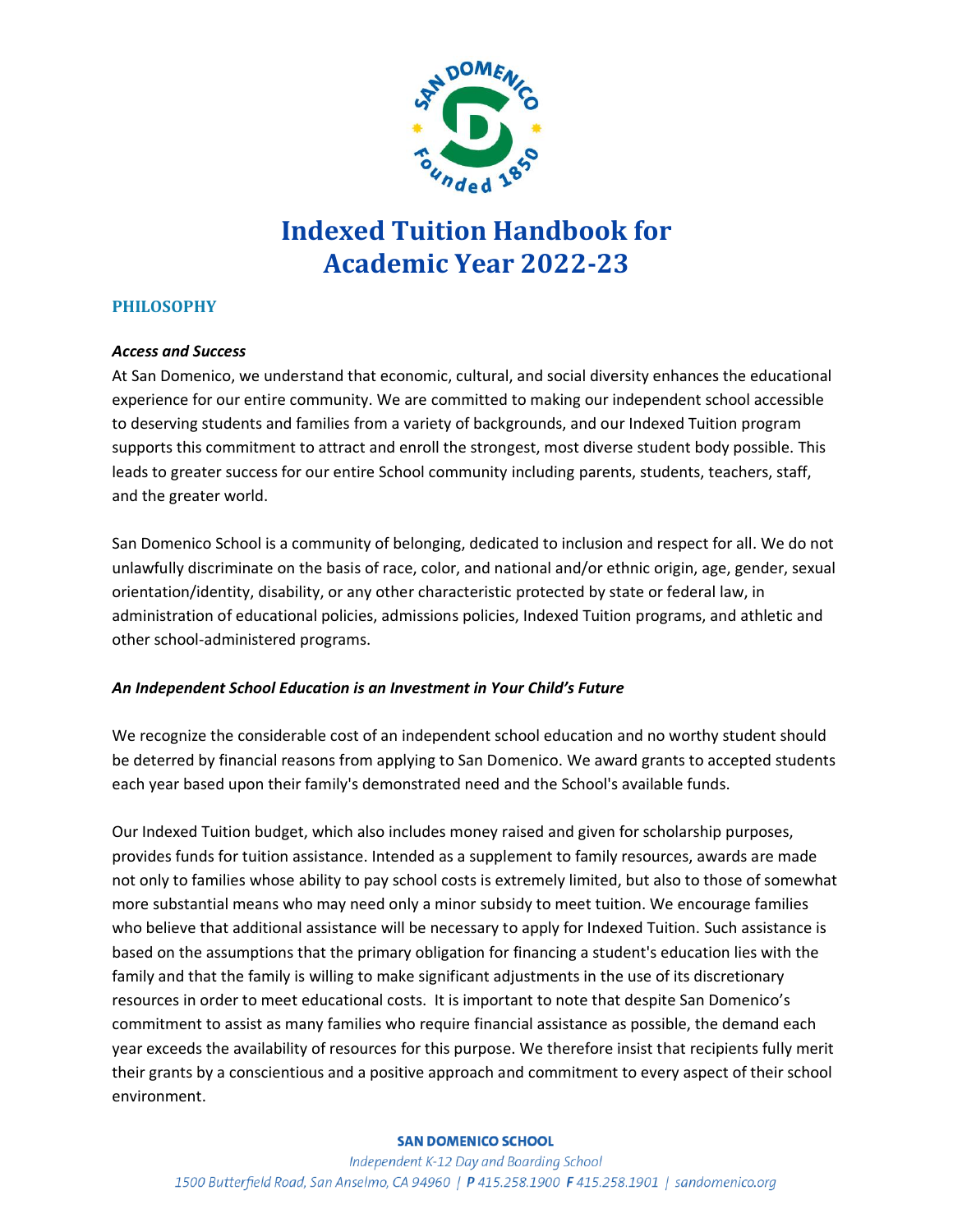# **THE APPLICATION PROCESS**

### *Deadlines for Annual Application:*

Indexed Tuition information may be obtained on the San Domenico School website at www.sandomenico.org. Indexed Tuition is renewed annually. Thus, it requires that families apply each year. Dramatic changes in a family's financial circumstances will likely change the SSS Award Report. The Indexed Tuition Committee, chaired by David Wise, Chief Financial Officer, reviews a student's complete record during the evaluation process to determine the level of commitment to the community.

By JANUARY 6, 2022 file your SSS Application online:

- All questions on the SSS Application must be answered completely and explained in detail.
- The San Domenico Indexed Tuition Committee will contact you if any form is not sufficiently completed. Completing forms inadequately delays the processing of your Indexed Tuition decision and may jeopardize your eligibility for an award.
- The Award Report from SSS is a guideline that helps the Committee determine the appropriate Indexed Tuition award.
- San Domenico may revise the Award Report from SSS in order to award Indexed Tuition in accordance with the needs of the total school community.
- All financial information submitted by an applicant's family is held in strict confidence.
- Copies of your 2020 filed Federal tax return (Form 1040) with all supporting schedules, From W-2s, Schedule K-1s.

By FEBRUARY 15, 2022 submit the following:

- A copy of your 2021 filed Federal tax return (Form 1040) with all supporting schedules. (Awards may be based upon the prior year's tax forms in extraordinary cases, but they will not be finalized until receipt of your current Federal tax forms.)
- A copy of all 2021 Form W-2s and Schedule K-1s.

# **GENERAL NOTES**

- 1. **PRIORITIES**: Consideration for budgeted dollars is given in the following order.
	- Applications from current recipients who have completed all renewal requirements on time.
	- New applications from currently enrolled students, if completed on time.
	- New applications from candidates accepted by the Admissions Committee for enrollment.
	- New and renewal applications completed after the specified deadlines, as long as funds remain available. Amounts awarded to this final group will be reduced as our budget is exhausted.

Funds are not reserved for families whose SSS Application or tax forms are received late.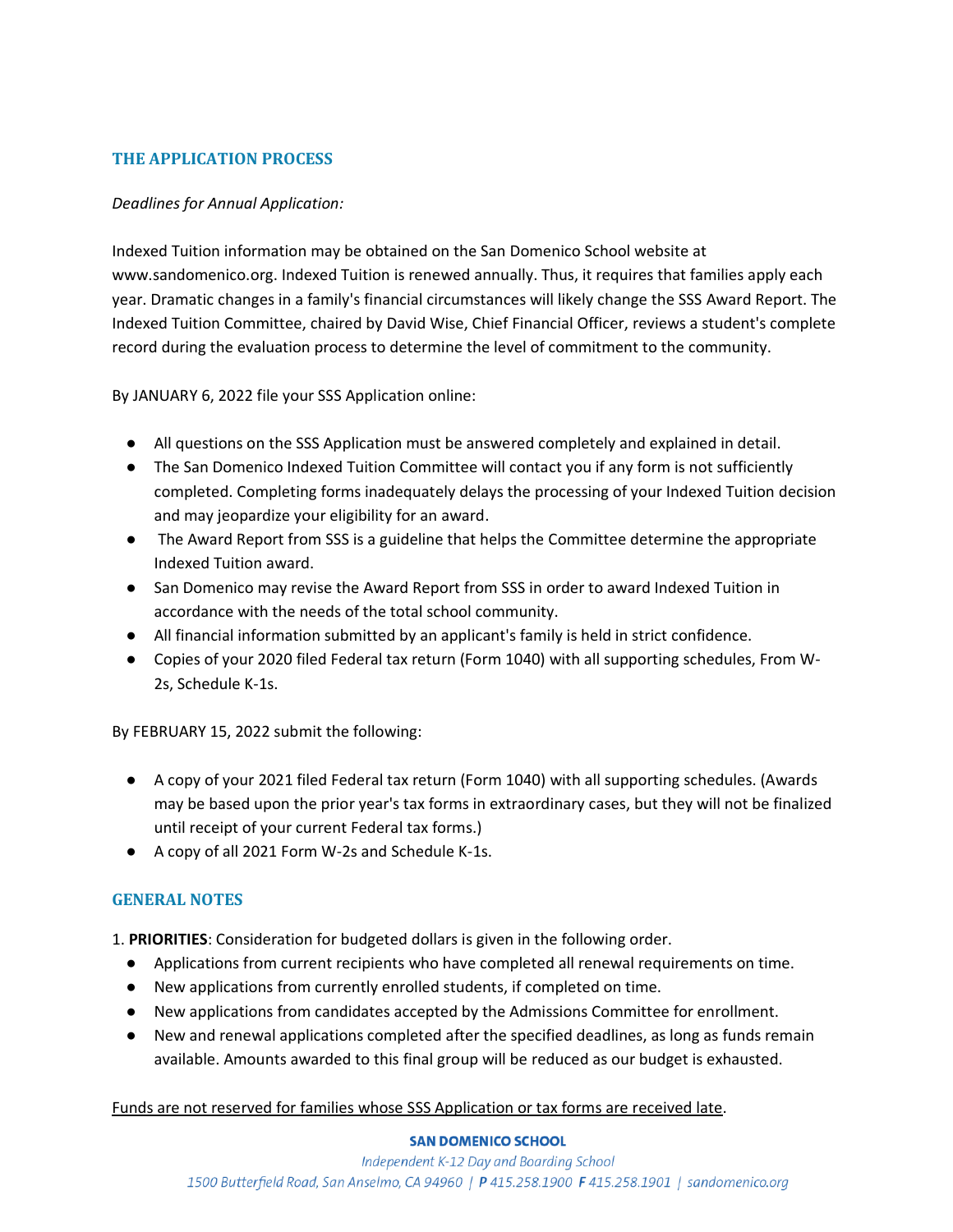2. **DEADLINES**: The deadline for applying for Indexed Tuition is JANUARY 6, 2022. Reminders will be sent to families indicating what information is missing if necessary. Your application for Indexed Tuition cannot be considered until all of the applicable information is forwarded to the Indexed Tuition office. Indexed Tuition awards may be jeopardized if the proper information is not submitted on time.

3. **CONFIDENTIALITY**: San Domenico maintains confidential Indexed Tuition records for all applicants. These records are reviewed by the Indexed Tuition Committee. All Indexed Tuition awards are confidential agreements between the recipient family and the School. The Indexed Tuition Committee considers Indexed Tuition awards strictly confidential, thus families may not discuss any Indexed Tuition information with anyone other than a member of the Indexed Tuition Committee. With these expectations in mind, a breach of confidentiality can result in the withdrawal of an Indexed Tuition award.

4. **STUDENT ASSETS, TRUSTS, AND COLLEGE FUNDS**: Savings, investments, trust funds, or other assets in a student's name or held for a student are considered available resources for use in funding a student's education at San Domenico. The general rule is that students' assets be equally distributed over their years at San Domenico, plus four years of college/university.

5. **DIVORCED OR SEPARATED FAMILIES**: San Domenico maintains a philosophy that requires active participation of a student's family in funding this educational opportunity. In instances where parents are separated or divorced, the Indexed Tuition Committee expects both the custodial and non-custodial parent to contribute to the cost of their child's education. These expectations are in effect regardless of any legal agreements arranged between family members, such as alimony agreements, prenuptial agreements, custody or other similar agreements. This requires that we receive financial information from both parents by the established dates. Both the custodial and non-custodial parents must file separate but linked SSS Applications; detailed instructions are available on the SSS website. The custodial parent is responsible for procuring the SSS Application for the non-custodial parent and getting that person's cooperation in completing the application. In addition, both the custodial and noncustodial parents are required to supply the most current filed Federal tax returns (Form 1040) with all supporting schedules and W-2 withholding statements. If either parent has remarried, all financial information about the current spouse is to be included in the SSS Application as well.

6. **COMPUTATION OF NEED**: SSS is a "need analysis" service that relies on "local economic factors" to determine the eligibility of families. SSS, like San Domenico, believes a family has the primary obligation to finance their child's education. In determining a family's financial profile, factors such as family size, parents' ages, extraordinary expenses and retirement provisions are considered. Distinctions must be made between obligatory expenses, such as tax payments, and those made by choice, such as purchasing a recreational vehicle or elaborate vacations. Often, families with similar incomes may have different Award Reports. Because situations vary, an objective analysis system computes a recommendation, based upon the information the family provides to SSS. The Indexed Tuition Committee assesses each family's financial situation individually, amending the Award Report by using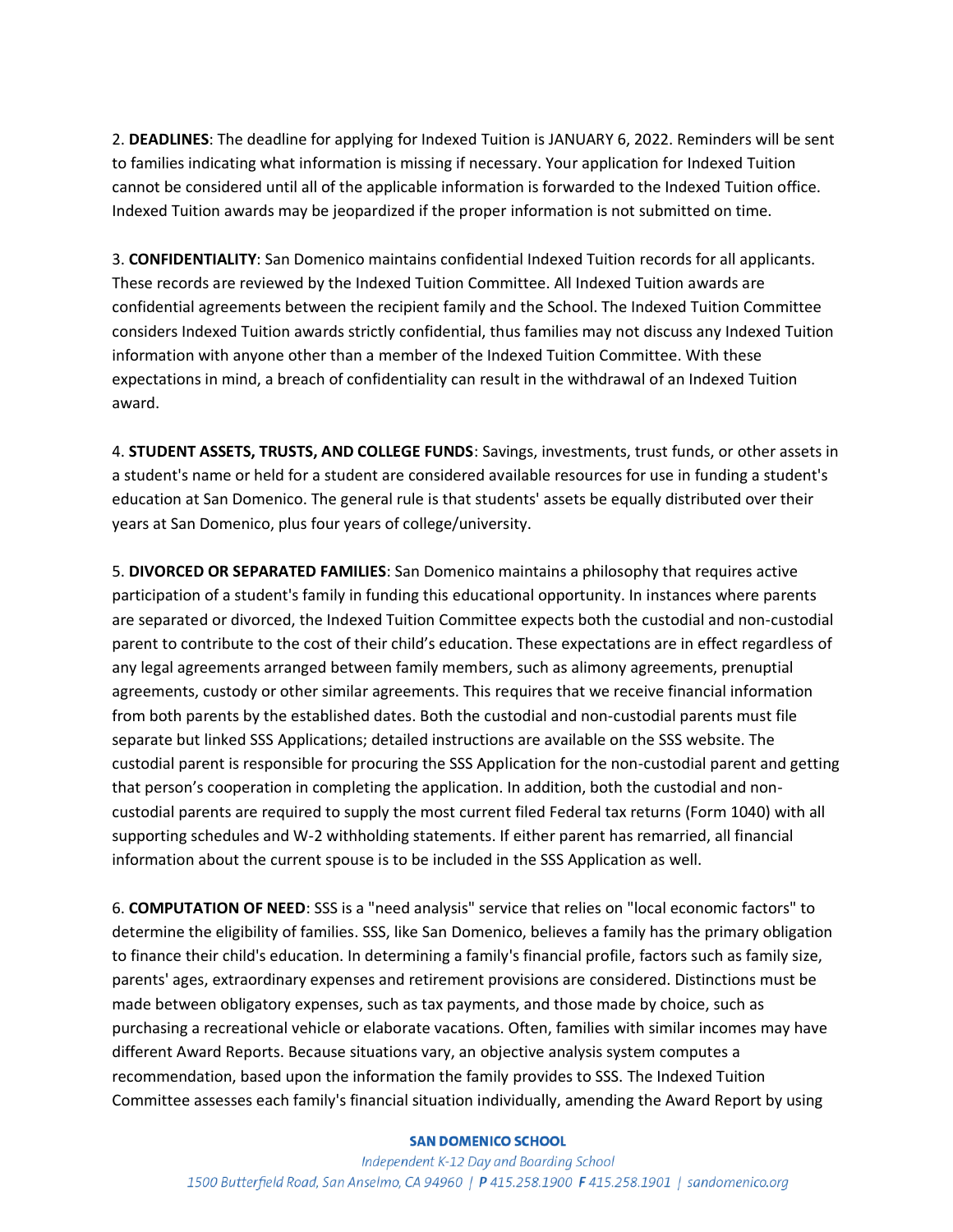the more extensive documentation required to complete the process and in accordance with the School's Mission and policies.

7. **MULTIPLE TUITION CHARGING SCHOOLS**: If more than one child in a family attends a tuition charging institution, it is required that families apply for aid at each of the institutions their children attend. Under no circumstances will San Domenico subsidize tuition for other tuition-charging schools, whether day school or college.

8. **DECISIONS**: Decisions for new and returning families who have completed the process by the deadline will be mailed in early to mid March 2022. Any questions regarding these procedures should be directed to Dianne Dornbush, Enrollment Systems Manager at ddornbush@sandomenico.org.

9. **ADJUSTMENTS**: The Indexed Tuition Committee reserves the right to make adjustments to tuition assistance awards in cases where additional information comes to light after the award is made. In cases where information is requested but not reported, it also reserves the right to make reasonable estimates in order to make a tentative assessment of a family's financial need.

10. **APPEALS**: The Committee's decision may be appealed prior to receipt of a signed enrollment contract. All appeals must be made in writing with a full explanation of any mitigating circumstances. If a family's circumstances change dramatically after enrollment contracts are submitted, they should contact Dianne Dornbush to discuss what options are available to them.

11. **NAIS PRINCIPLES OF GOOD PRACTICE**: San Domenico adheres to the principles of good practice established by the National Association of Independent Schools (NAIS) in the administration of its tuition assistance program.

# **SAN DOMENICO ENDOWED SCHOLARSHIPS**

San Domenico is the fortunate recipient of a number of endowed and annual gifts specifically designated for various types of scholarships. In most cases, endowed scholarships underwrite only a portion of a student's full award and are given at the discretion of the Indexed Tuition Committee. San Domenico provides the following scholarships. Please note that with the exception of the Virtuoso Program Scholarship, our Indexed Tuition program is need based and open to students of all backgrounds.

THE A. BARLOW FERGUSON SCHOLARSHIP is in honor of a Founding Member of the Board of Trustees and parent of two alumnae. This scholarship is for a young woman who is in the top quarter of her graduating middle school class, demonstrates evidence of successful participation in co-curricular activities, and represents an ability to exercise leadership among her peers. This scholarship is specifically for a graduate of Marin parochial schools and will remain in effect for the student's entire four-year involvement at San Domenico. The scholarship is based on merit and financial need.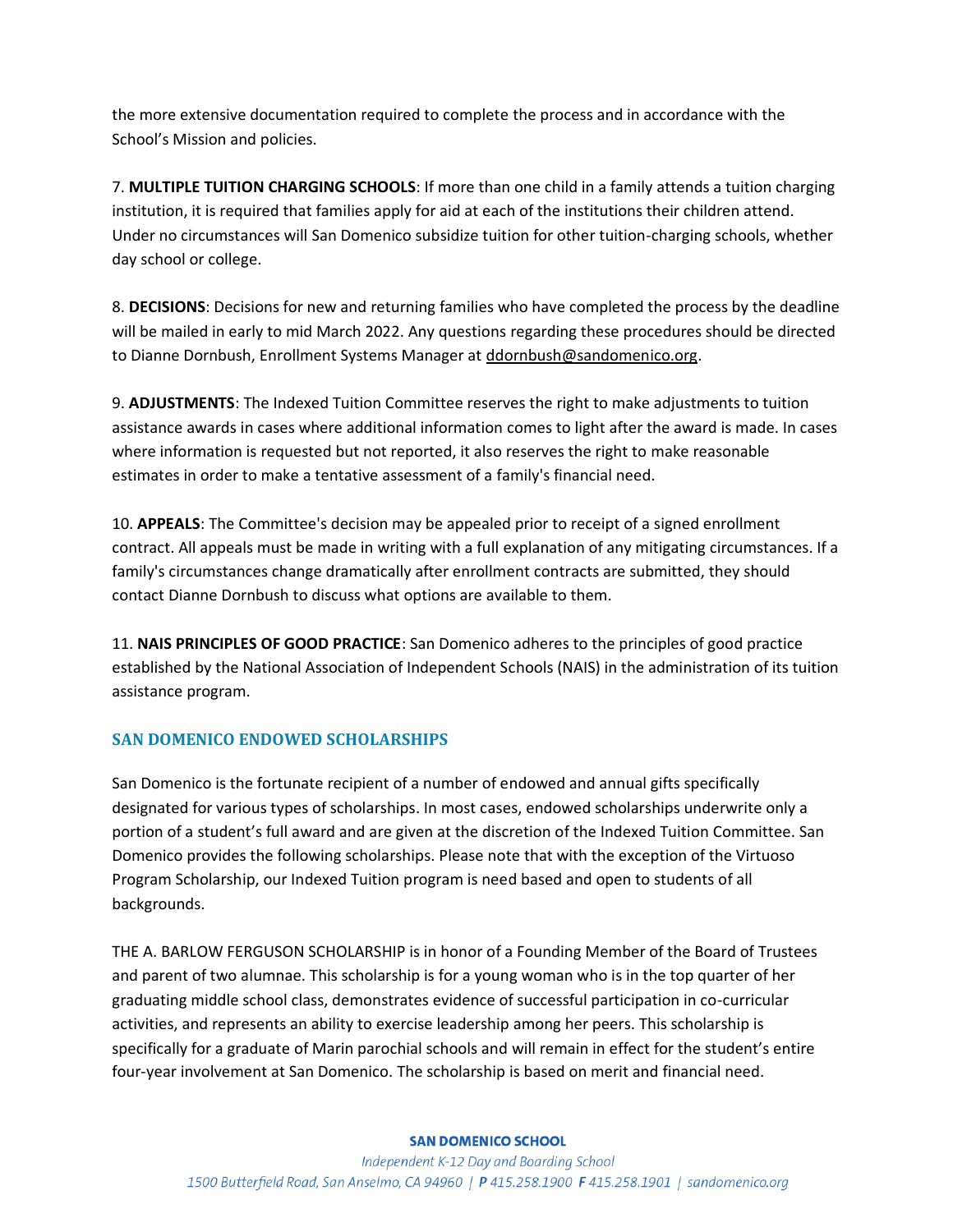THE ALUMNI/ALUMNAE SCHOLARSHIP is funded by the school Alumni/Alumnae Association, and is designated for a student who is the relation of a San Domenico (Dominican Convent) School graduate.

THE ANTOINETTE MALEADY ENDOWMENT FUND, benefiting the Virtuoso Program and honoring Faith Y. France, was established in 2004 by Antoinette Maleady to generate restricted scholarship dollars for specific, named Virtuoso Program students.

THE BEVERLY HALLER SCHOLARSHIP was established in 1993 and funded through the bequest of a 1944 graduate of the Upper School and is awarded to an incoming student from a large family who demonstrates high academic ability as well as significant involvement in activities outside the classroom.

THE CHRISTOPHER ALLEN COOK SCHOLARSHIP FUND was established in 2001 by parents David and Lisa Cook in loving memory of their son Christopher Allen Cook. The purpose of this fund is to defray the tuition and expense for a kindergarten student and continue through eighth grade.

THE JENNIFER ANNE FORNOS SCHOLARSHIP was established in 1993 by family and friends to remember a graduate who studied at San Domenico for eight years. Jennifer won the Veritas and General Excellence Awards upon her graduation from the Upper School in 1990. This award is for a generally outstanding student wishing to enter San Domenico's Upper School.

JULIE DAVIS BUTLER FUND was established in memory of alumnae Julie Davis Butler '59. The intent of this fund, established in 1987, is to enable Upper School Juniors, planning to return to San Domenico for their senior year, to grow in leadership training or experience during the summer in the area of social concern or justice issues of local, national or global nature.

THE KATHERINE KENNEDY COOKSON SCHOLARSHIP was established in 1993 by Harold Cookson to honor this Upper School alumna. The award recognizes an academically strong second generation Californian who is in the top quarter of her 8th grade class.

THE PASHA FAMILY ENDOWED FUND was established in 2005 by former San Domenico parents Mr. and Mrs. George Pasha III to benefit faculty compensation and financial assistance for families with multiple children.

THE SISTER FRANCIS DE SALES SCHOLARSHIP is awarded to a second generation Californian who excels academically and has a particular interest in government/world studies or international relations, all particular interests of alumna Sister Francis de Sales.

THE SISTER MAURICE SCHOLARSHIP was established by the Foundation Board of Trustees to honor Sister Maurice who first headed the San Domenico Upper School at the Sleepy Hollow campus. This scholarship is awarded to an entering freshman or sophomore who excels in mathematics or science.

THE SUZANNE SPIEKER BEAVER ENDOWED FUND was established in 2002 by alumna Suzanne